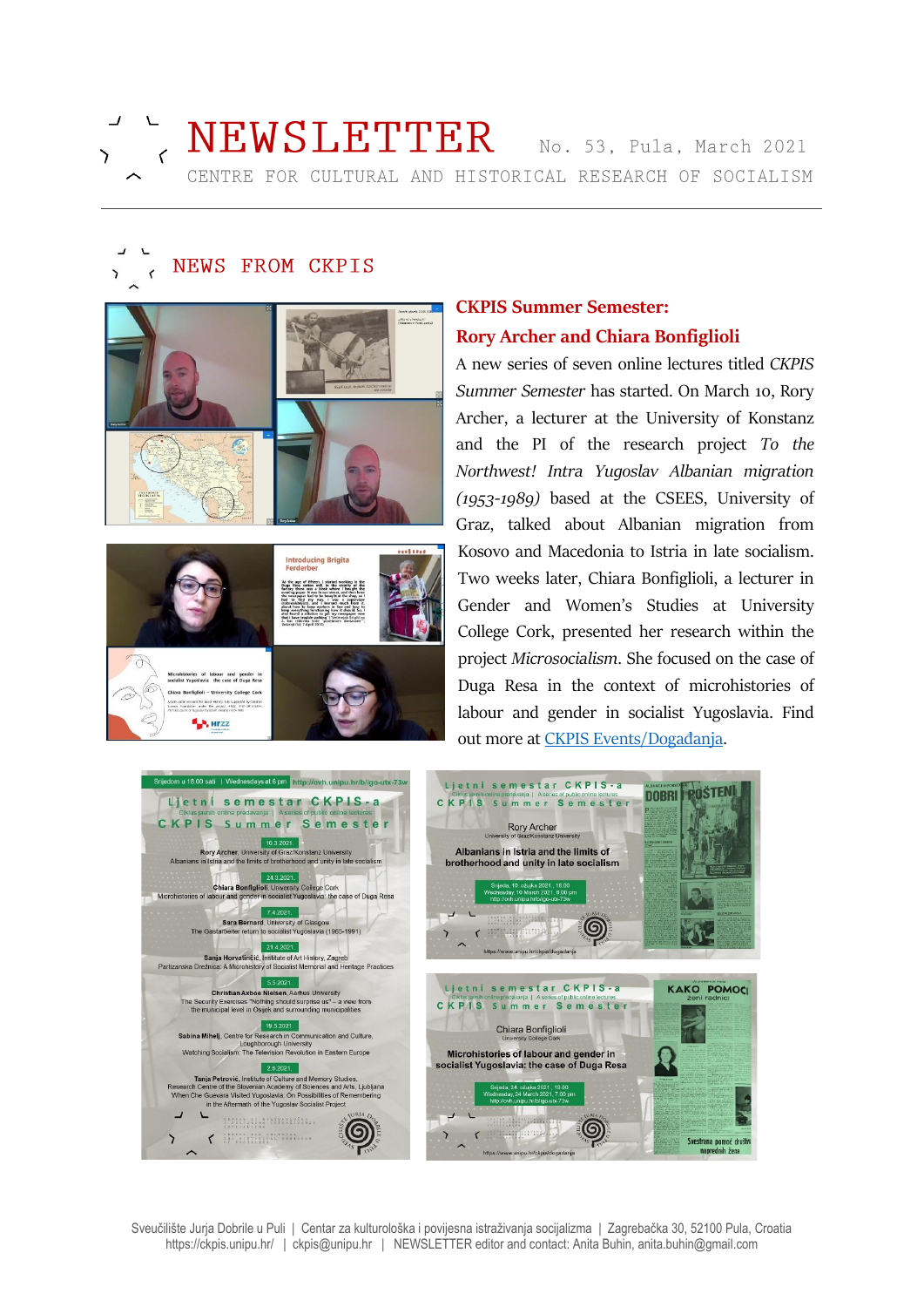#### **7 th Doctoral Workshop: Microhistories of Socialism**

Since 2015, every year at the end of summer, in Pula we organise a workshop for PhD students in history and related fields. This year, August 25-28, the workshop theme is connected to the research project *Microsocialism*. Depending on travel possibilities, we will work entirely in person in Pula, or entirely online, or in a hybrid way. We will be flexible and make every endeavour to find the most suitable solution for every participant. **Application deadline is May 15.** More information here in [English](https://www.unipu.hr/ckpis/en/doctoral_workshop/2021) or [Croatian.](https://www.unipu.hr/ckpis/doktorska_radionica/2021)



#### **5 th Socialism on the Bench: JUST A DAY until the deadline**

Do not forget to submit your proposal! **Application deadline is April 1.** For more information, please visit the conference webpage in [English](https://www.unipu.hr/ckpis/en/socialism_on_the_bench/2021) o[r Croatian.](https://www.unipu.hr/ckpis/socijalizam_na_klupi/2021)



Sveučilište Jurja Dobrile u Puli | Centar za kulturološka i povijesna istraživanja socijalizma | Zagrebačka 30, 52100 Pula, Croatia https://ckpis.unipu.hr/ | ckpis@unipu.hr | NEWSLETTER editor and contact: Anita Buhin, anita.buhin@gmail.com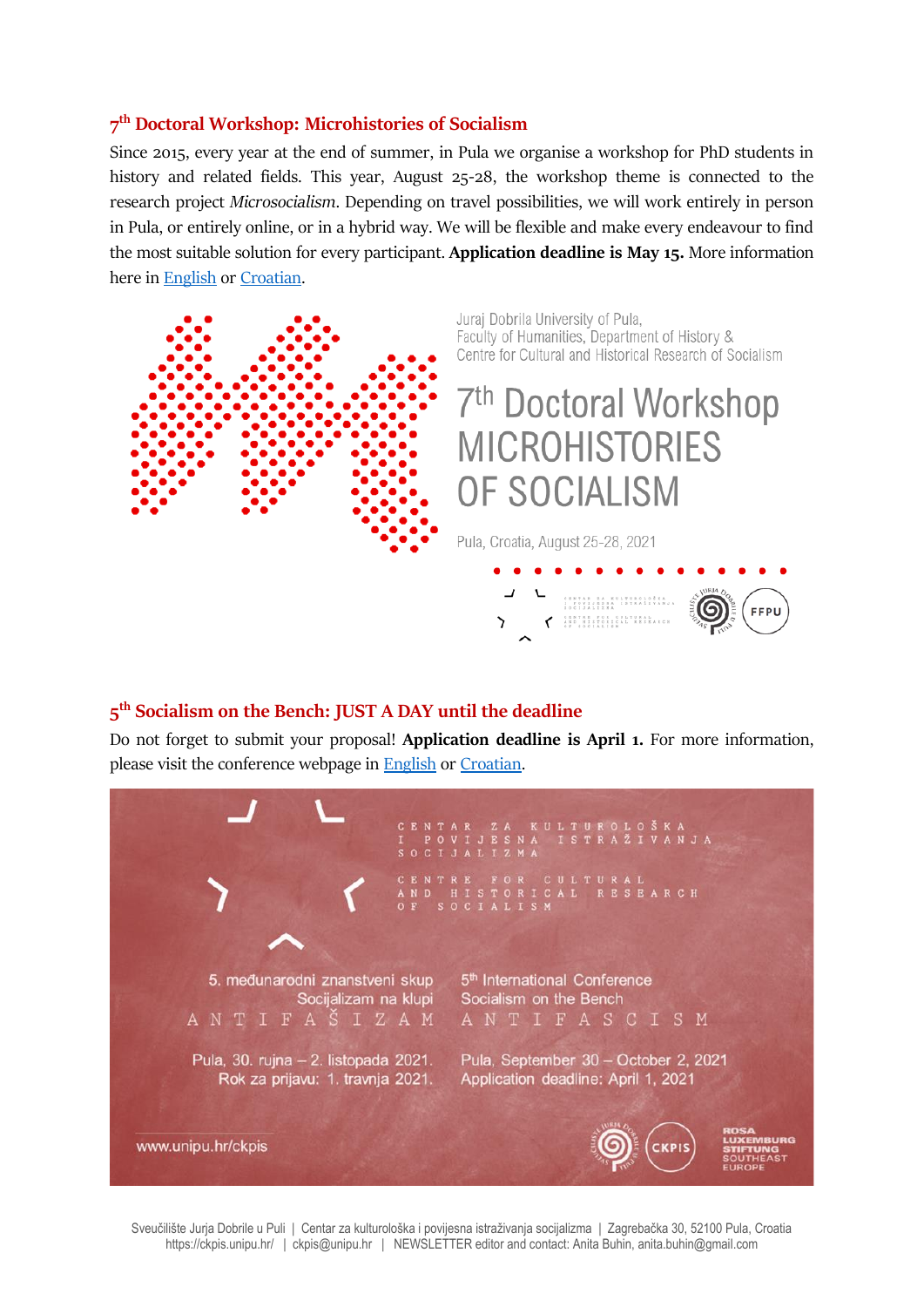

## CONFERENCES AND CFP

#### **Turning Muslims into Comrades: Gendered Transformations of Muslim Lives in Socialist and Post-socialist Contexts – Prague, 26-27 October 2021**

The conference will explore the interplay between government policies, gender and Muslim populations in socialist and post-socialist contexts. Driven by a commitment to socialist modernity, many state-socialist gender policies created new opportunities and unprecedented social mobility. At the same time, they often led to violence, displacement and marginalisation of minority populations. The study of gender policies aimed at minority Muslim populations opens up numerous multi-disciplinary questions regarding the complexities of gender, masculinity, femininity, heteronormativity, religious identity and practice, social mobility, education, public space, privacy, systemic exclusion, racialisation, violence, resistance, migration and displacement, etc. Post-socialist transformation has brought another reconfiguration of masculinities and femininities often interpreted as a return of repressed traditional gender norms, yet crucially influenced by both the socialist past and contemporary socio-economic, political and religious factors[.\(Read more\)](https://www.ff.cuni.cz/event/turning-muslims-comrades-gendered-transformations-muslim-lives-socialist-post-socialist-contexts/)

Application deadline: 1 May 2021

#### **Temporality and Material Culture under Socialism – Florence, 1-2 July 2021**

This conference focuses on the relationship between temporality and material culture in twentiethcentury socialist regimes. We are primarily interested in looking at case studies from the USSR and Europe, but also from other geographical contexts such as Asia, Latin America, and Africa, especially from a comparative perspective. This conference seeks to foreground the analysis of socialist temporality as the main object of study. All the same, we believe that material culture provides a particularly effective "entry point" into the problem of time. Following the ideas developed by the "spatial turn", especially in memory and cultural studies, this workshop emphasizes the fact that experiences of time are hardly separable from experiences of space. Thus, tackling the issue of temporality through the lens of material culture, we intend to ground the discussion of often-abstract concepts into their spatial and tangible incarnations. (Read more) Application deadline: 16 April 2021

#### **The Balkans and the Post-Colonial World: Socialist Internationalism and Global Entanglements in the Cold War - Vienna, 17-18 June 2021**

Having in mind these recent trends in Cold War studies and the state of the art concerning the Balkans, the conference has three main goals. First, a) it aims to facilitate a forum for presenting and discussing ongoing research on internationalisms of the socialist Balkans. We are interested in all aspects of this theme and believe that combing traditional State-centred approaches with social and cultural history can best help to comprehensively understand the phenomenon under scrutiny. Second, b) bringing together experts on all four socialist Balkan countries provides the opportunity to adopt a regional outlook and to discuss comparative and entangled history approaches. What similarities and what mutual influences can be observed despite the political fragmentation of the region and the intra-regional rivalries? What was the impact of global developments and how did internationalist engagements and domestic policies influence each other? Third c) extending the question of commonalities across the Balkans, the conference is interested in assessing regional specifics as well as similarities with other parts of Europe and the worl[d.\(Read more\)](https://intbalk.univie.ac.at/?fbclid=IwAR3vpyAN6vEEOhr2hf1ujV3txwyhd_quFZmnW1gPWUpFkCpGhtGDXuRY8g8) Application deadline: 30 April 2021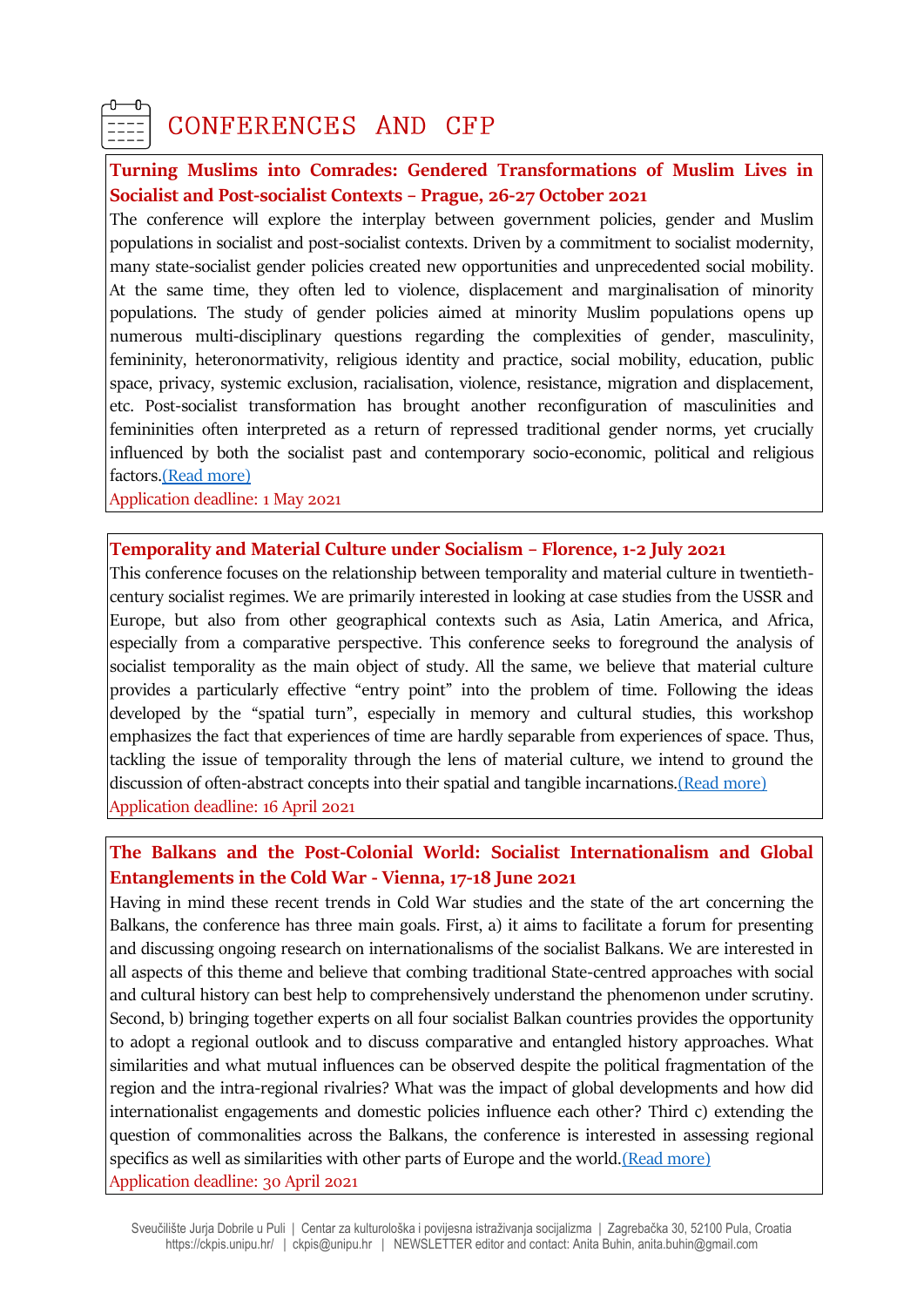## **Call for Articles for a special issue of Arbeit – Bewegung – Geschichte. Zeitschrift für historische Studien: 100 Years of Anti-Fascism – Between Class Struggle and Social Movement**

One hundred years after proletarian self-protection groups in Italy called themselves «antifascisti» for the first time in 1921 and defended themselves against the fascist Blackshirts («camicie nere»), it is high time to take a comprehensive look at the history of anti-fascism. In fact, (historical- )scientific considerations of anti-fascism are experiencing a small renaissance in the Englishspeaking world. The revival of «antifa» in the United States is reflected in the publication of practice-oriented readers or handbooks and has also resulted in an increased historiographical engagement with its origins. More recent studies take global-historical and transnational perspectives and also consider the Global South. Arbeit – Bewegung – Geschichte. Zeitschrift für historische Studien (Work – Movement – History. Journal for Historical Studies) is a Germanlanguage historical journal based in Berlin and is published three times a year. The main topics are the German and international labour movements, the history of the world of work, the history of the organisation and ideas of social movements, and culture and lifestyle in the working-class milieu[.\(Read more\)](https://www.arbeit-bewegung-geschichte.de/100-jahre-antifaschismus-zwischen-klassenkampf-und-sozialer-bewegung/)

Application deadline: 9 May 2021

#### **Post-Socialist City in a Social and Cultural Perspective – Warsaw, 7-8 June 2021**

The research on the city as a social community and space has flourished, as the urban way of life continuously becomes dominant among human societies. An intense urbanization in Central and Southern Europe can be seen as an important feature in the period after World War II, gaining momentum in the transitional times of the 1990s. On the other hand, cities and towns were spaces of economic, but also ideological investment of ruling elites in countries of the Eastern bloc, where changes in social life, ideological patterns, and everyday culture were the most visible. We propose a discussion on the social and cultural changes which have taken place in cities and towns in Central and Southern Europe since the end of the socialist era. A lot of research has been done in the field of social sciences, trying to identify patterns and direction of the change; memory studies, anthropology of the urban space and communities, and studies on identity offer various approaches to the question in concern[.\(Read more\)](http://prop.uw.edu.pl/events/workshop-post-socialist-city-in-a-social-and-cultural-persepective/)

Application deadline: 21 April 2021

# PUBLICATIONS

## **Tijana Matijević,** *From Post-Yugoslavia to the Female Continent: A Feminist Reading of Post-Yugoslav Literature* **(Bielefeld – London: transcript Verlag, 202o)**

This study of contemporary literature from the former Yugoslavia (Post-Yugoslavia) follows the ways in which the feminist writing of gender, body, sexuality, and social and cultural hierarchies brings to light the past of socialist Yugoslavia, its cultural and literary itineraries and its dissolution in the Yugoslav wars. The analysis also focuses on the particularities of different feminist writings, together with their picturing of possible futures. The title of the book suggests an attempt to interpret post-Yugoslav literature as feminist writing, but also a process of conceptualizing a post-Yugoslav literary field, in this study represented by contemporary fiction from Bosnia and Herzegovina, Croatia, and Serbia[.\(Read More\)](https://www.transcript-verlag.de/978-3-8376-5209-3/from-post-yugoslavia-to-the-female-continent/)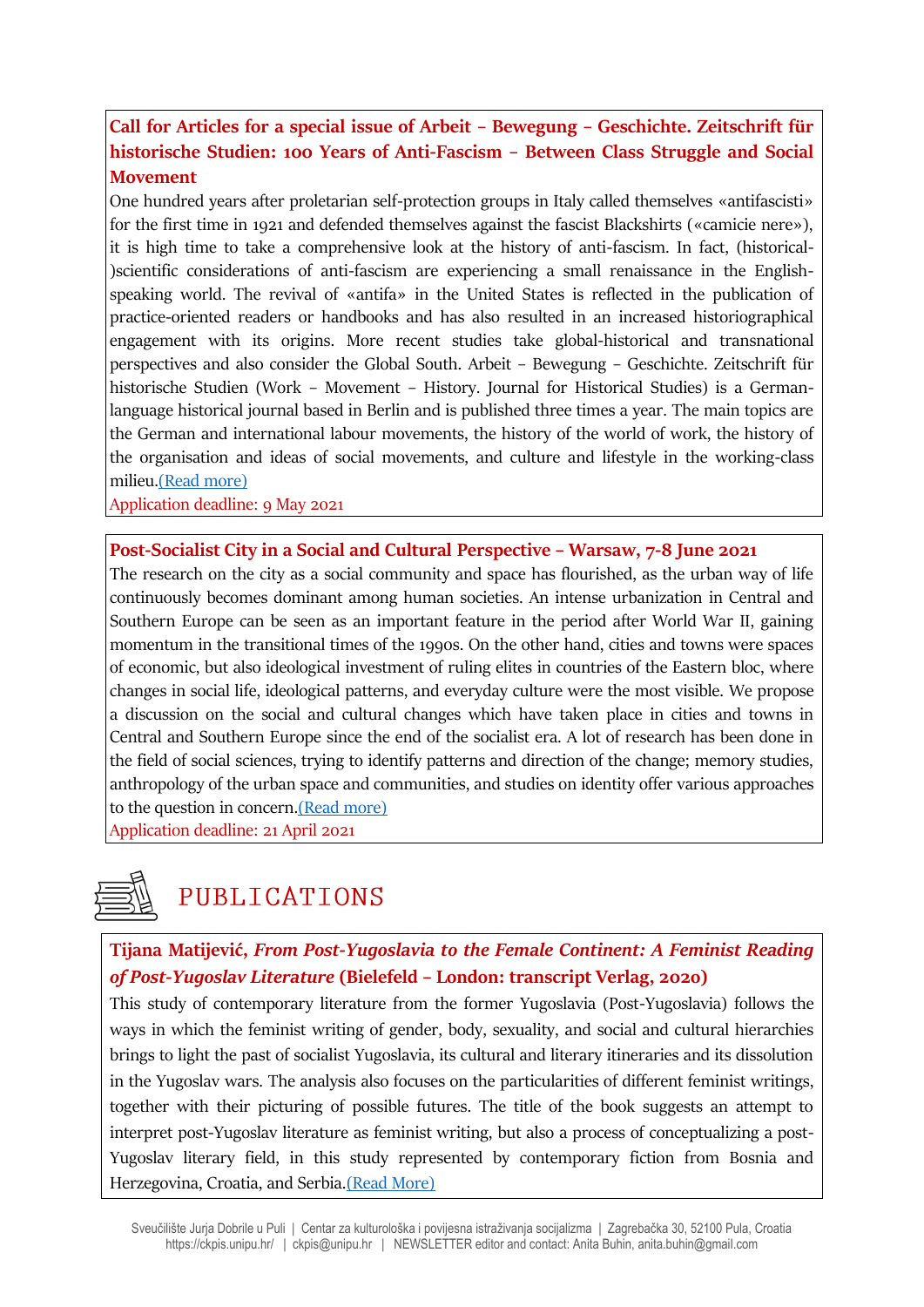## **Amir Duranović,** *Islamska zajednica u jugoslavenskom socijalizmu* **(Sarajevo: Udruženje za modernu historiju, 2021)**

Knjiga govori o Islamskoj zajednici u decenijama u kojima se mijenjao karakter jugoslavenske federacije, ali i snažno gradio jugoslavenski socijalizam. Spektar tema se kreće od pitanja značajnih za muslimane kao pojedince i zajednicu vjernika do bosanskohercegovačkih, jugoslavenskih pa i globalnih refleksija činjenice da u Bosni i Hercegovini stoljećima živi prepoznatljiva zajednica muslimana. To je zajednica koja je u uvjetima Drugog svjetskog rata teško stradala, ali se i uspravila u decenijama poslije njega. I u istom tom periodu osmišljavala je i kreirala sadržaje koji su svoju finalnu realizaciju doživjeli tada, šezdesetih i sedamdesetih godina 20. stoljeća, neki traju i danas, a neki su konačno realizirani baš u godinama kada je nastajao ovaj rukopis. Radi se, dakle, o zajednici kontinuiteta i prepoznatljivosti koja nadilazi bosanskohercegovački prostor.[\(Read More\)](http://umhis.ba/islamska-zajednica-u-jugoslavenskom-socijalizmu/?fbclid=IwAR33saW4w2VxEVNYBJbPODjIafhtdH9YRnsVwrwZUrsOxX9T20NePLAdSnw)

## **Mark Kramer, Aryo Makko, Peter Ruggenthaler (eds.),** *The Soviet Union and Cold War Neutrality and Nonalignment in Europe* **(Lexington Books, 2021)**

The Soviet Union and Cold War Neutrality and Nonalignment in Europe examines how the neutral European countries and the Soviet Union interacted after World War II. Amid the Cold War division of Europe into Western and Eastern blocs, several long-time neutral countries abandoned neutrality and joined NATO. Other countries remained neutral but were still perceived as a threat to the Soviet Union's sphere of influence. Based on extensive archival research, this volume offers state-of-the-art essays about relations between Europe's neutral states and the Soviet Union during the Cold War and how these relations were perceived by other powers[.\(Read More\)](https://rowman.com/ISBN/9781793631930/The-Soviet-Union-and-Cold-War-Neutrality-and-Nonalignment-in-Europe)

## **Tomislav Pletenac,** *Kako Zagreb izranja iz sna. Stvaranje postsocijalističkog grada* **(Zagreb: Naklada Ljevak, 2021)**

Tema grada i njegove društveno-kulturne slojevitosti već dugo zaokuplja interes znanstvenika sa različitih gledišta. Tomislav Pletenac analizira grad Zagreb kao povijesno promjenjivu sponu raznih društveno-kulturnih značenja, naglašavajući umreženost gospodarskih, društvenih i političkih pitanja, analizirajući razne kulturne i urbane politike, politike sjećanja, kao i njihove učinke (kako kroz njihovo prihvaćanje tako i kroz otpore koje su izazvale). Djelo će zasigurno otvoriti brojna pitanja te poslužiti kao podloga važnim raspravama o promišljanju grada.[\(Read More\)](https://www.ljevak.hr/publicistika/26203-kako-zagreb-izranja-iz-sna.html)

## **Gorana Ognjenovic, Jasna Jozelic (eds.),** *Nationalism and the Politicization of History in the Former Yugoslavia* **(Palgrave Macmillan, 2021)**

This book analyzes how nationalists in the former Yugoslavia have politicized history to further their political agendas, retaining and prolonging conflict among different cultural and religious groups, and impeding the process of lasting reconciliation. It explores how narratives have been (mis)used, drawing on examples from all of the former Yugoslav republics. With contributors from a range of disciplinary backgrounds, it provides a vital assessment of how nationalists have attempted to (re)shape public collective memory and relativize facts[.\(Read More\)](https://www.palgrave.com/gp/book/9783030658311)